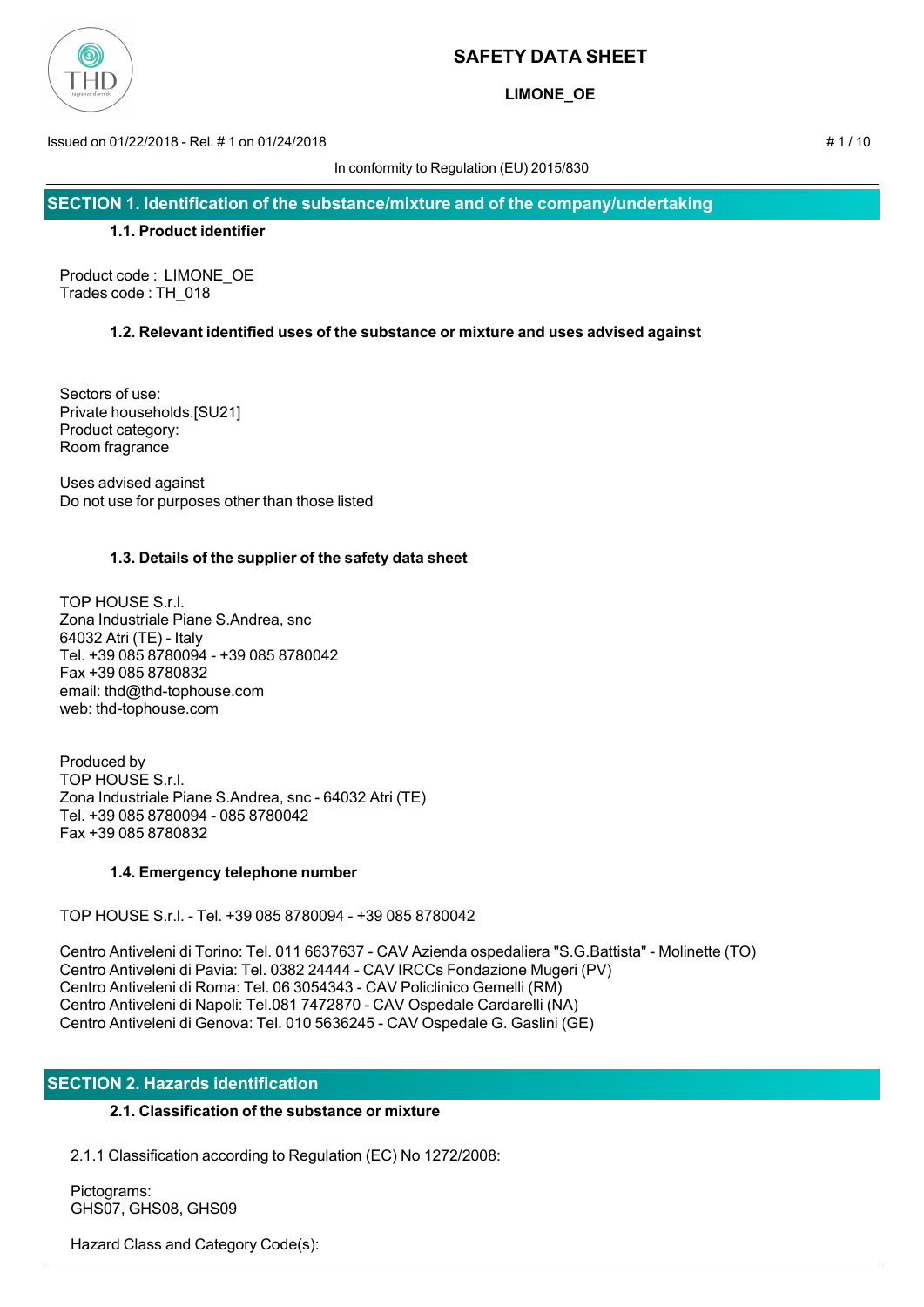

# **LIMONE\_OE**

Issued on 01/22/2018 - Rel. # 1 on 01/24/2018 # 2 / 10

In conformity to Regulation (EU) 2015/830

Asp. Tox. 1, Skin Irrit. 2, Skin Sens. 1, Aquatic Chronic 2

Hazard statement Code(s):

H304 - May be fatal if swallowed and enters airways.

H315 - Causes skin irritation.

H317 - May cause an allergic skin reaction.

H411 - Toxic to aquatic life with long lasting effects.

The product can be fatal if swallowed and enters airways

 If brought into contact with the skin, the product causes significant inflammation with erythema, scabs, or edema. The product, if brought into contact with skin can cause skin sensitization.

The product is dangerous to the environment as it is toxic to aquatic life with long lasting effects

### **2.2. Label elements**

Labelling according to Regulation (EC) No 1272/2008:

Pictogram, Signal Word Code(s): GHS07, GHS08, GHS09 - Danger

Hazard statement Code(s):

H304 - May be fatal if swallowed and enters airways.

H315 - Causes skin irritation.

H317 - May cause an allergic skin reaction.

H411 - Toxic to aquatic life with long lasting effects.

Supplemental Hazard statement Code(s):

not applicable

Precautionary statements:

**Prevention** 

P261 - Avoid breathing dust/fume/gas/mist/vapours/spray.

P273 - Avoid release to the environment.

P280 - Wear protective gloves/protective clothing/eye protection/face protection.

Response

P301+P310 - IF SWALLOWED: Immediately call a POISON CENTER/doctor.

P331 - Do NOT induce vomiting.

P333+P313 - If skin irritation or rash occurs: Get medical advice/attention.

P363 - Wash contaminated clothing before reuse.

P391 - Collect spillage.

Disposal

P501 - Dispose of contents/container according to local law.

Contains:

Citrus Limn fruit oil (Sicily-Italy)

# **2.3. Other hazards**

The substance / mixture NOT contains substances PBT/vPvB according to Regulation (EC) No 1907/2006, Annex XIII

The use of this chemical agent involves the obligation of "risk assessment" by the employer in accordance with the provisions of Legislative Decree n. 81 April 9, 2008. Workers exposed to this chemical agent should not be subject to health surveillance if the results of the risk assessment show that, depending on the type and amount of hazardous chemical agent and the method and frequency of exposure to the agent, you only a "moderate risk" for the health and safety of workers and that the measures envisaged in the same legislative decree are sufficient to reduce the risk.

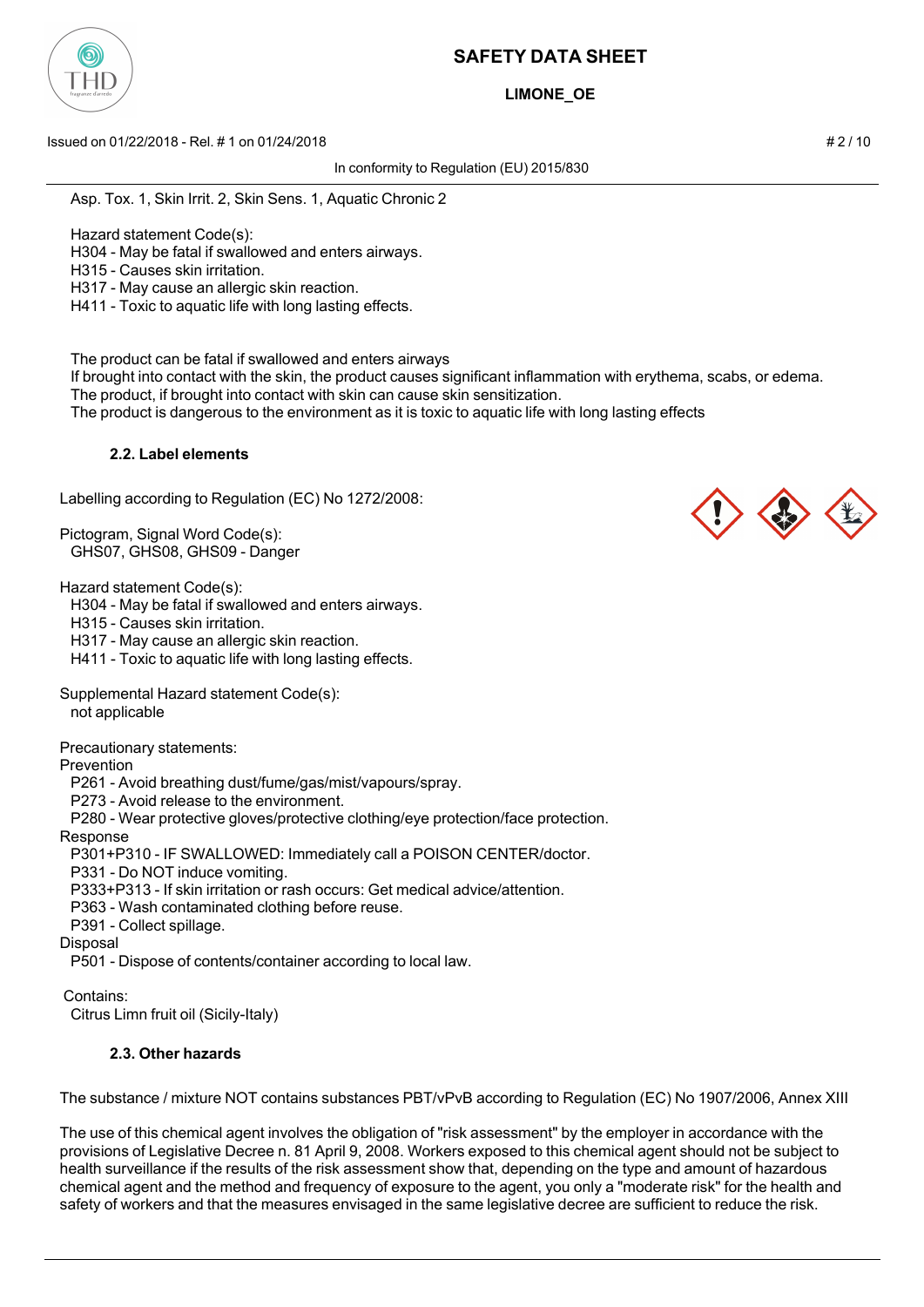

**LIMONE\_OE**

Issued on 01/22/2018 - Rel. # 1 on 01/24/2018 # 3 / 10

In conformity to Regulation (EU) 2015/830

### **3.1 Substances**

Irrilevant

### **3.2 Mixtures**

Refer to paragraph 16 for full text of hazard statements

| <b>Substance</b>                     | <b>Concentration</b> | <b>Classification</b>                                                                                                  | Index | <b>CAS</b> | <b>EINECS</b> | <b>REACh</b>               |
|--------------------------------------|----------------------|------------------------------------------------------------------------------------------------------------------------|-------|------------|---------------|----------------------------|
| Citrus Limn fruit oil (Sicily-Italy) | $> 75 \le 100\%$     | Flam. Lig. 3, H226;<br>Asp. Tox. 1, H304;<br>Skin Irrit. 2, H315;<br>Skin Sens. 1, H317;<br>Aquatic Chronic 2,<br>H411 |       | 8008-56-8  | 284-515-8     | 101-2119495<br>1512-35-XXX |

# **Fractionated global values**

|                | $H226 = 90,00$ | H304 | $= 90,00$ H315 $= 90,00$ |  | H411 | $= 90,00$ |
|----------------|----------------|------|--------------------------|--|------|-----------|
| $H317 = 90,00$ |                |      |                          |  |      |           |

# **SECTION 4. First aid measures**

# **4.1. Description of first aid measures**

Inhalation:

 Air the area. Move immediately the contaminated patient from the area and keep him at rest in a well ventilated room. CALL A PHYSICIAN.

 Air the area. Move immediately the contaminated patient from the area and keep him at rest in a well ventilated area. If you feel unwell seek medical advice.

Direct contact with skin (of the pure product).:

Take contaminated clothing Immediately off.

 Wash immediately with plenty of running water and possibly with soap, the areas of the body that have, or are only suspected to have, come in contact with the product.

Direct contact with eyes (of the pure product).:

Do not use eye drops or ointments of any kind before the examination or advice from an oculist.

Ingestion:

 The product is harmful and can cause irreversible damages even following a single exposure if swallowed. Absolutely do not induce vomiting or emesis. Seek medical advice immediately.

# **4.2. Most important symptoms and effects, both acute and delayed**

No data available.

# **4.3. Indication of any immediate medical attention and special treatment needed**

IF SWALLOWED: Immediately call a POISON CENTER/doctor.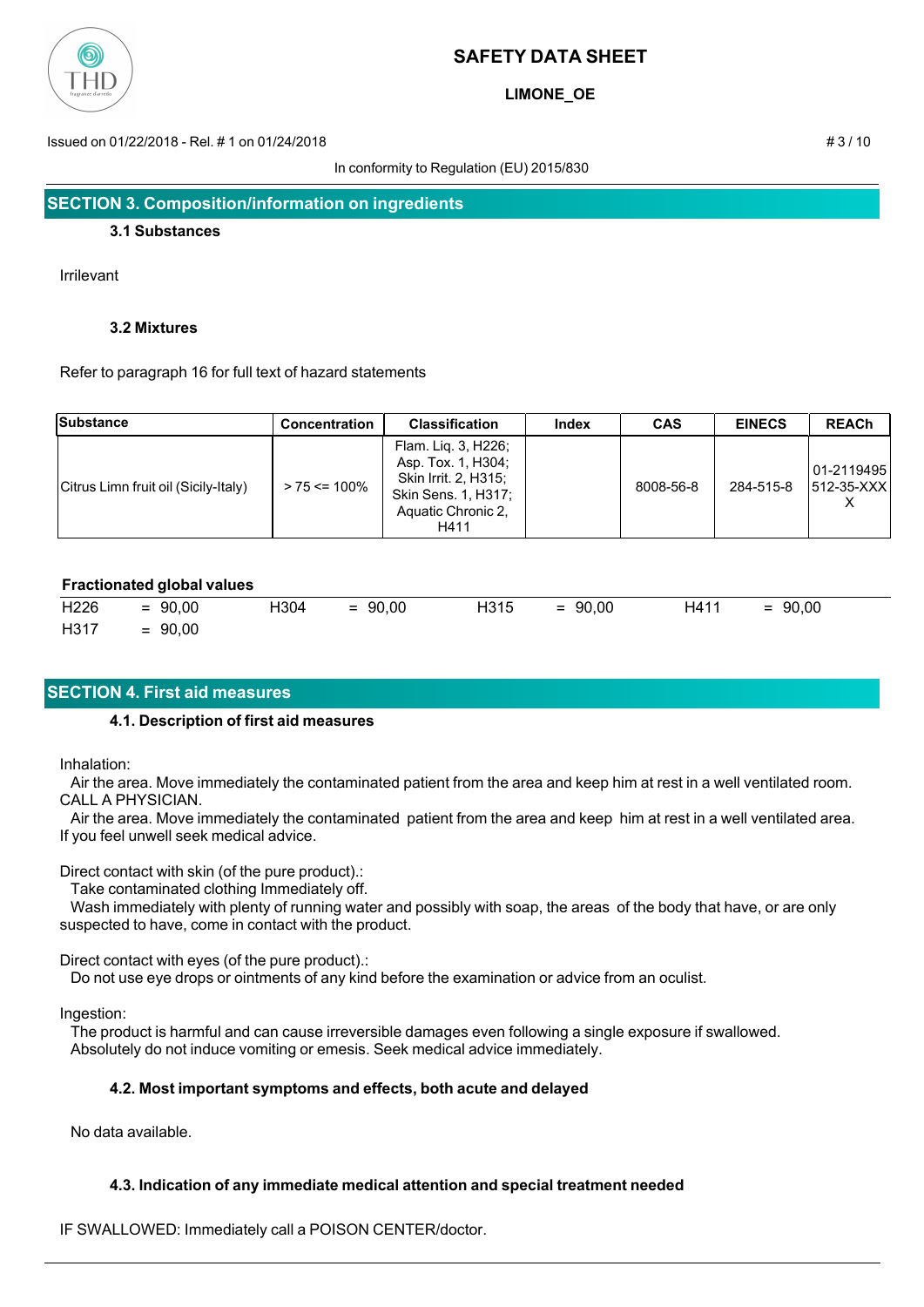

**LIMONE\_OE**

Issued on 01/22/2018 - Rel. # 1 on 01/24/2018 # 4 / 10

In conformity to Regulation (EU) 2015/830

If skin irritation occurs: Get medical advice/attention.

# **SECTION 5. Firefighting measures**

### **5.1. Extinguishing media**

Advised extinguishing agents:

Water spray, CO2, foam, dry chemical, depending on the materials involved in the fire.

Extinguishing means to avoid:

Water jets. Use water jets only to cool the surfaces of the containers exposed to fire.

### **5.2. Special hazards arising from the substance or mixture**

No data available.

# **5.3. Advice for firefighters**

Use protection for the breathing apparatus

Safety helmet and full protective suit.

The spray water can be used to protect the people involved in the extinction

 You may also use selfrespirator, especially when working in confined and poorly ventilated area and if you use halogenated extinguishers (Halon 1211 fluobrene, Solkan 123, NAF, etc...)

Keep containers cool with water spray

# **SECTION 6. Accidental release measures**

#### **6.1. Personal precautions, protective equipment and emergency procedures**

6.1.1 For non-emergency personnel: Leave the area surrounding the spill or release. Do not smoke Wear mask, gloves and protective clothing.

6.1.2 For emergency responders: Wear mask, gloves and protective clothing. Eliminate all unguarded flames and possible sources of ignition. No smoking. Provision of sufficient ventilation. Evacuate the danger area and, in case, consult an expert.

# **6.2. Environmental precautions**

Contain spill with earth or sand.

 If the product has entered a watercourse in sewers or has contaminated soil or vegetation, notify it to the authorities. Discharge the remains in compliance with the regulations

# **6.3. Methods and material for containment and cleaning up**

6.3.1 For containment:

 Rapidly recover the product, wear a mask and protective clothing Recover the product for reuse, if possible, or for removal. Possibly absorb it with inert material. Prevent it from entering the sewer system.

6.3.2 For cleaning up: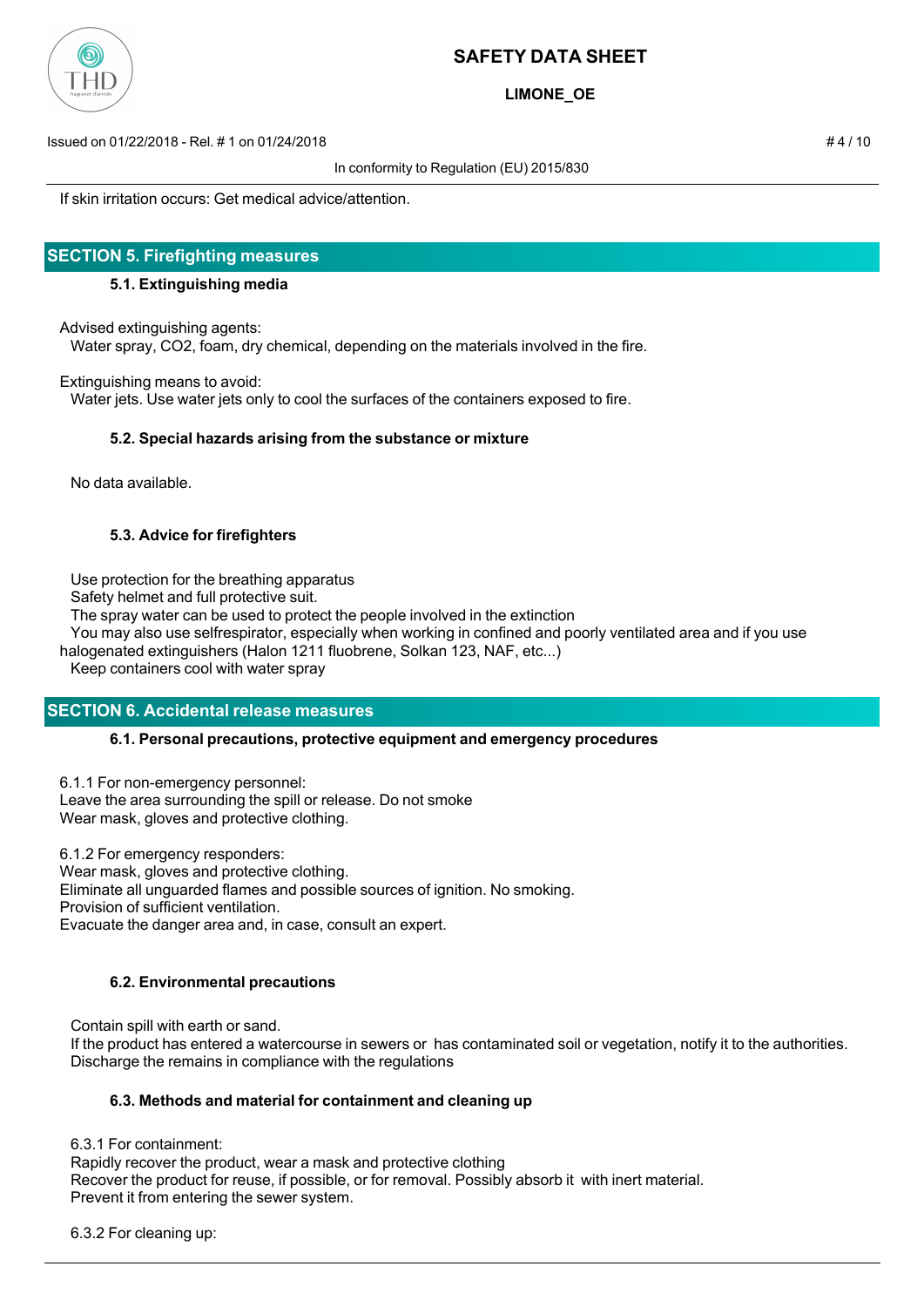

# **LIMONE\_OE**

Issued on 01/22/2018 - Rel. # 1 on 01/24/2018 # 5 / 10

In conformity to Regulation (EU) 2015/830

 To clean the floor and all objects contaminated by this material use water. After wiping up, wash with water the area and materials involved

 6.3.3 Other information: Nothing in particular.

# **6.4. Reference to other sections**

Refer to paragraphs 8 and 13 for more information

# **SECTION 7. Handling and storage**

# **7.1. Precautions for safe handling**

 Avoid contact and inhalation of vapors Wear protective gloves/protective clothing/eye protection/face protection. In residential areas do not use on large surfaces. At work do not eat or drink. Contaminated work clothing should not be allowed out of the workplace. See also paragraph 8 below.

# **7.2. Conditions for safe storage, including any incompatibilities**

 Keep in original container closed tightly. Do not store in open or unlabeled containers. Keep containers upright and safe by avoiding the possibility of falls or collisions. Store in a cool place, away from sources of heat and `direct exposure of sunlight.

# **7.3. Specific end use(s)**

Private households.: Handle with care. Store in a ventilated place away from heat sources. Keep container tightly closed.

# **SECTION 8. Exposure controls/personal protection**

# **8.1. Control parameters**

No data available.

# **8.2. Exposure controls**

Appropriate engineering controls: Private households.: No specific control required.



Individual protection measures:

 (a) Eye / face protection When handling the pure product use safety glasses (spectacles cage) (EN 166).

(b) Skin protection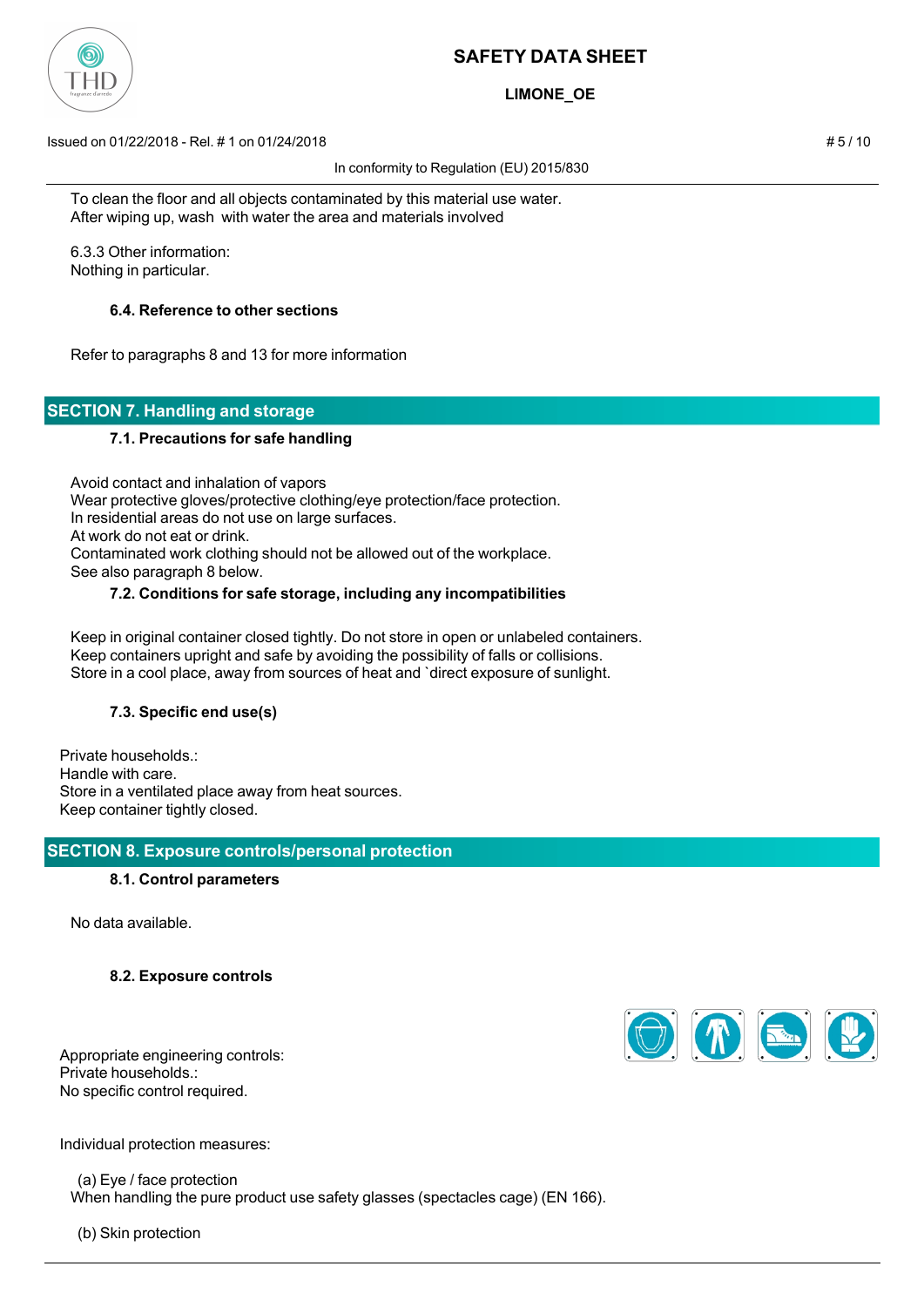

# **LIMONE\_OE**

Issued on 01/22/2018 - Rel. # 1 on 01/24/2018 # 6 / 10

In conformity to Regulation (EU) 2015/830

 (i) Hand protection Wear neoprene, rubber or PVC gloves.

 (ii) Other When handling the pure product wear full protective skin clothing.

 (c) Respiratory protection Not needed for normal use.

 (d) Thermal hazards No hazard to report

Environmental exposure controls:

Use according to good working practices to avoid pollution into the environment.

# **SECTION 9. Physical and chemical properties**

### **9.1. Information on basic physical and chemical properties**

| Physical and chemical properties             | Value           | <b>Determination method</b> |
|----------------------------------------------|-----------------|-----------------------------|
| Appearance                                   | Liquid          |                             |
| Odour                                        | _emon           |                             |
| Odour threshold                              | not determined  |                             |
| pH                                           | not determined  |                             |
| Melting point/freezing point                 | not determined  |                             |
| Initial boiling point and boiling range      | not determined  |                             |
| Flash point                                  | not determined  | <b>ASTM D92</b>             |
| Evaporation rate                             | not determined  |                             |
| Flammability (solid, gas)                    | not determined  |                             |
| Upper/lower flammability or explosive limits | Inot determined |                             |
| Vapour pressure                              | not determined  |                             |
| Vapour density                               | not determined  |                             |
| Relative density                             | not determined  |                             |
| Solubility(ies)                              | not determined  |                             |
| Water solubility                             | not determined  |                             |
| Partition coefficient: n-octanol/water       | not determined  |                             |
| Auto-ignition temperature                    | not determined  |                             |
| Decomposition temperature                    | not determined  |                             |
| Viscosity                                    | not determined  |                             |
| <b>Explosive properties</b>                  | not determined  |                             |
| Oxidising properties                         | not determined  |                             |

#### **9.2. Other information**

No data available.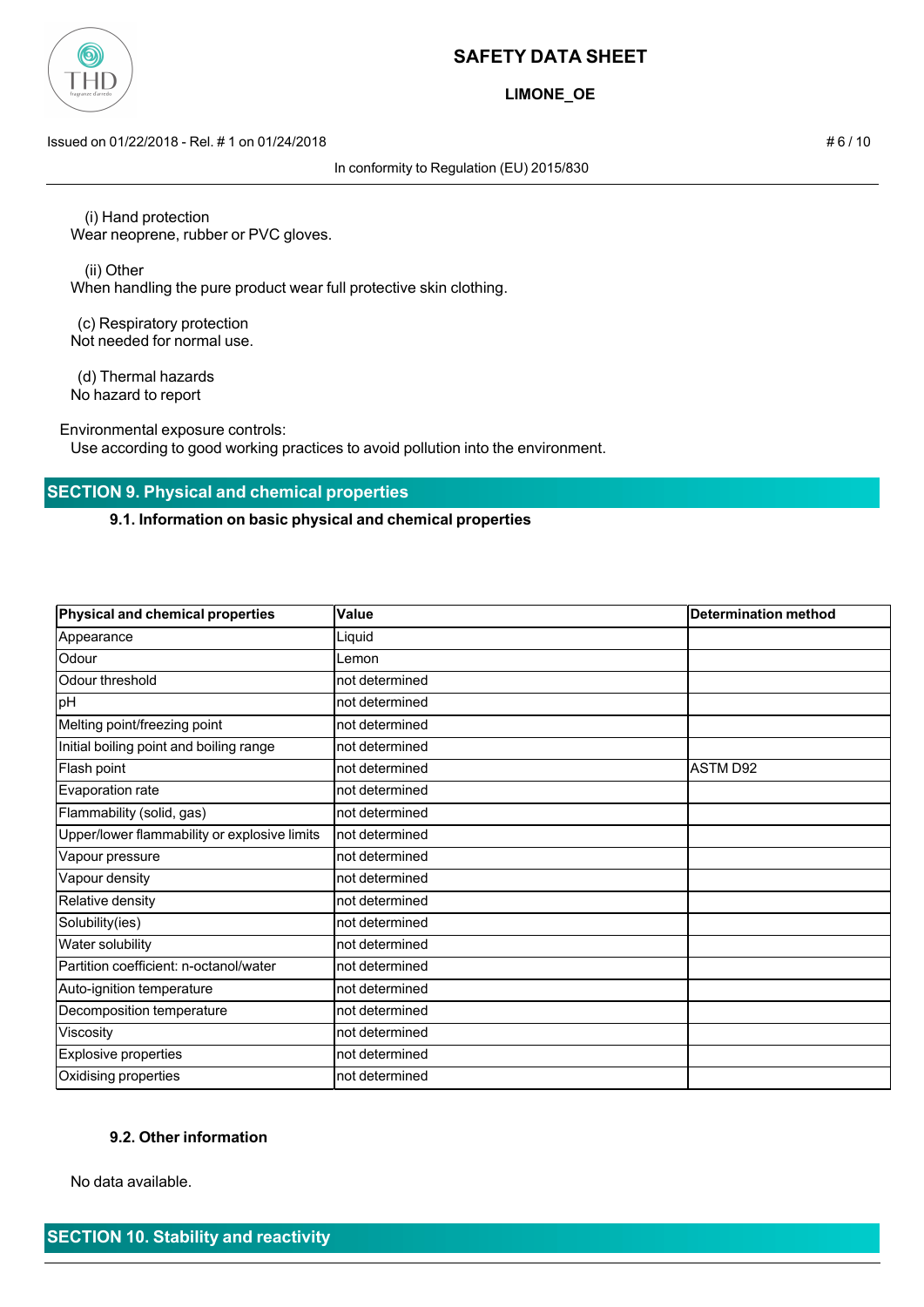

**LIMONE\_OE**

Issued on 01/22/2018 - Rel. # 1 on 01/24/2018 # 7 / 10

In conformity to Regulation (EU) 2015/830

#### **10.1. Reactivity**

No reactivity hazards

### **10.2. Chemical stability**

No hazardous reaction when handled and stored according to provisions.

### **10.3. Possibility of hazardous reactions**

There are no hazardous reactions

#### **10.4. Conditions to avoid**

Nothing to report

#### **10.5. Incompatible materials**

Nothing in particular.

#### **10.6. Hazardous decomposition products**

Does not decompose when used for intended uses.

# **SECTION 11. Toxicological information**

#### **11.1. Information on toxicological effects**

ATE(mix) oral =  $\infty$ ATE(mix) dermal =  $\infty$ ATE(mix) inhal =  $\infty$ 

(a) acute toxicity: based on available data, the classification criteria are not met

 (b) skin corrosion/irritationIf brought into contact with the skin, the product causes significant inflammation with erythema, scabs, or edema.

(c) serious eye damage/irritation: based on available data, the classification criteria are not met

(d) respiratory or skin sensitization: The product, if brought into contact with skin can cause skin sensitization.

(e) germ cell mutagenicity: based on available data, the classification criteria are not met

(f) carcinogenicity: based on available data, the classification criteria are not met

(g) reproductive toxicity: based on available data, the classification criteria are not met

 (h) specific target organ toxicity (STOT) single exposure: based on available data, the classification criteria are not met

 (i) specific target organ toxicity (STOT) repeated exposurebased on available data, the classification criteria are not met

(j) aspiration hazard: The product can be fatal if swallowed and enters airways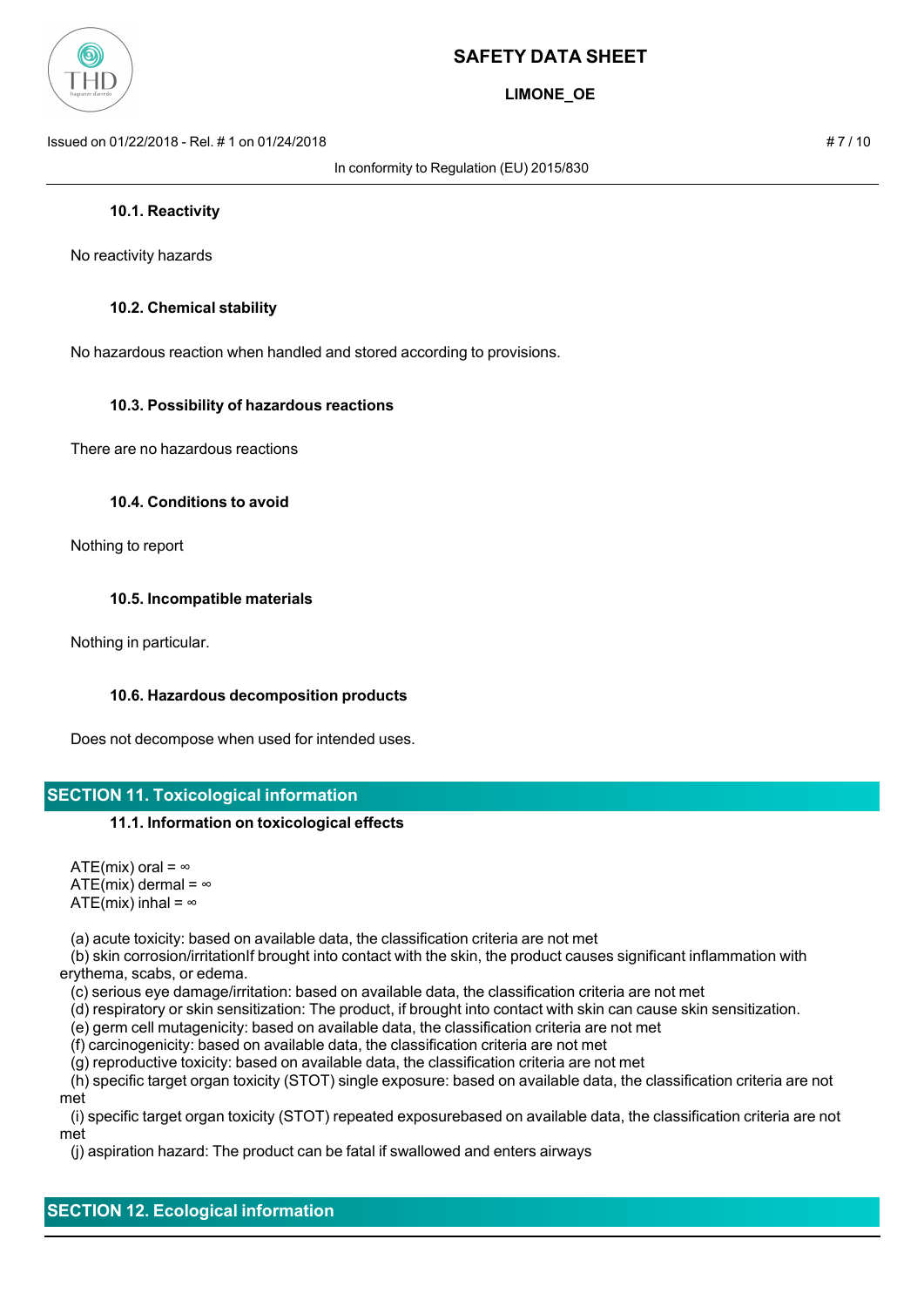

# **LIMONE\_OE**

Issued on 01/22/2018 - Rel. # 1 on 01/24/2018 # 8 / 10

In conformity to Regulation (EU) 2015/830

The product is dangerous for the environment as it is toxic to aquatic organisms following acute exposure.

Use according to good working practices to avoid pollution into the environment.

# **12.2. Persistence and degradability**

No data available.

# **12.3. Bioaccumulative potential**

No data available.

# **12.4. Mobility in soil**

No data available.

# **12.5. Results of PBT and vPvB assessment**

The substance / mixture NOT contains substances PBT/vPvB according to Regulation (EC) No 1907/2006, Annex XIII

# **12.6. Other adverse effects**

No adverse effects

# **SECTION 13. Disposal considerations**

# **13.1. Waste treatment methods**

 Do not reuse empty containers. Dispose of them in accordance with the regulations in force. Any remaining product should be disposed of according to applicable regulations by addressing to authorized companies. Recover if possible. Send to authorized discharge plants or for incineration under controlled conditions. Operate according to local and National rules in force

# **SECTION 14. Transport information**

# **14.1. UN number**

ADR/RID/IMDG/ICAO-IATA: 1169



If subject to the following characteristics is ADR exempt: Combination packagings: per inner packaging 5 L per package 30 Kg Inner packagings placed in skrink-wrapped or stretch-wrapped trays: per inner packaging 5 L per package 20 Kg

# **14.2. UN proper shipping name**

ADR/RID/IMDG: ESTRATTI AROMATICI LIQUIDI ADR/RID/IMDG: EXTRACTS, AROMATIC, LIQUID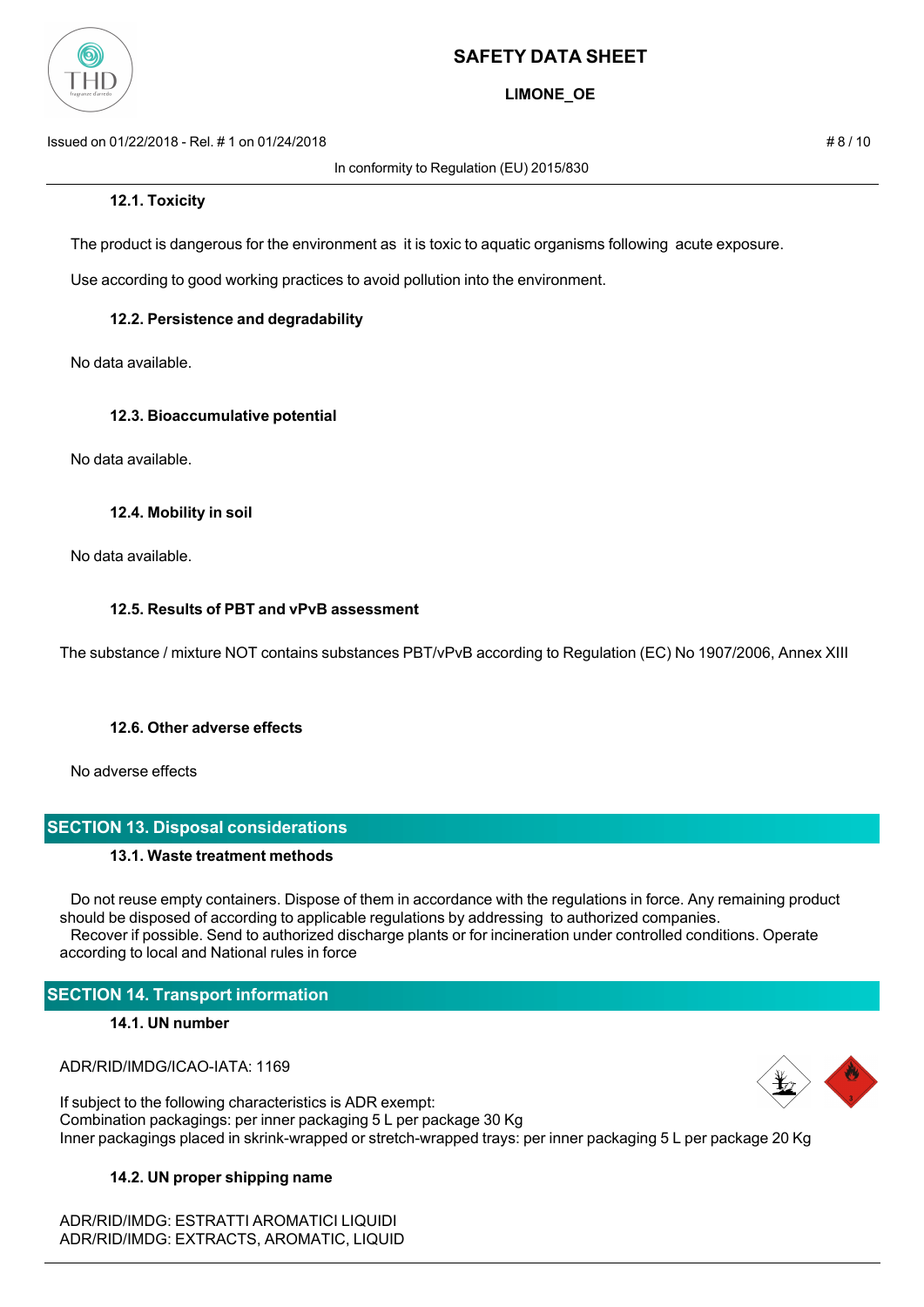

**LIMONE\_OE**

Issued on 01/22/2018 - Rel. # 1 on 01/24/2018 # 9 / 10

In conformity to Regulation (EU) 2015/830

ICAO-IATA: EXTRACTS, AROMATIC, LIQUID

# **14.3. Transport hazard class(es)**

ADR/RID/IMDG/ICAO-IATA: Class : 3 ADR/RID/IMDG/ICAO-IATA: Label : 3+Ambiente ADR: Tunnel restriction code : D/E ADR/RID/IMDG/ICAO-IATA: Limited quantities : 5 L IMDG - EmS : F-E, S-D

### **14.4. Packing group**

ADR/RID/IMDG/ICAO-IATA: III

### **14.5. Environmental hazards**

ADR/RID/ICAO-IATA: Product is environmentally hazardous IMDG: Marine polluting agent : Not

### **14.6. Special precautions for user**

The transport must be carried out by authorised vehicles carrying dangerous goods in accordance with the requirements of the current edition of the agreement and the provisions A.D.R national regulations. The transport must be carried out in the original packaging and in packages that are made from materials resistant to the content and not likely to generate with this dangerous reactions. Employees to the loading and unloading of dangerous goods have received proper training on the risks presented by prepared and on possible procedures to be taken in the event of emergency situations

# **14.7. Transport in bulk according to Annex II of MARPOL73/78 and the IBC Code**

It is not intended to carry bulk

# **SECTION 15. Regulatory information**

# **15.1. Safety, health and environmental regulations/legislation specific for the substance or mixture**

Seveso category: E2 - ENVIRONMENTAL HAZARDS

REGULATION (EU) No 1357/2014 - waste: HP4 - Irritant — skin irritation and eye damage HP5 - Specific Target Organ Toxicity (STOT)/Aspiration Toxicity HP13 - Sensitising

#### **15.2. Chemical safety assessment**

No chemical safety assessment was carried out by the supplier